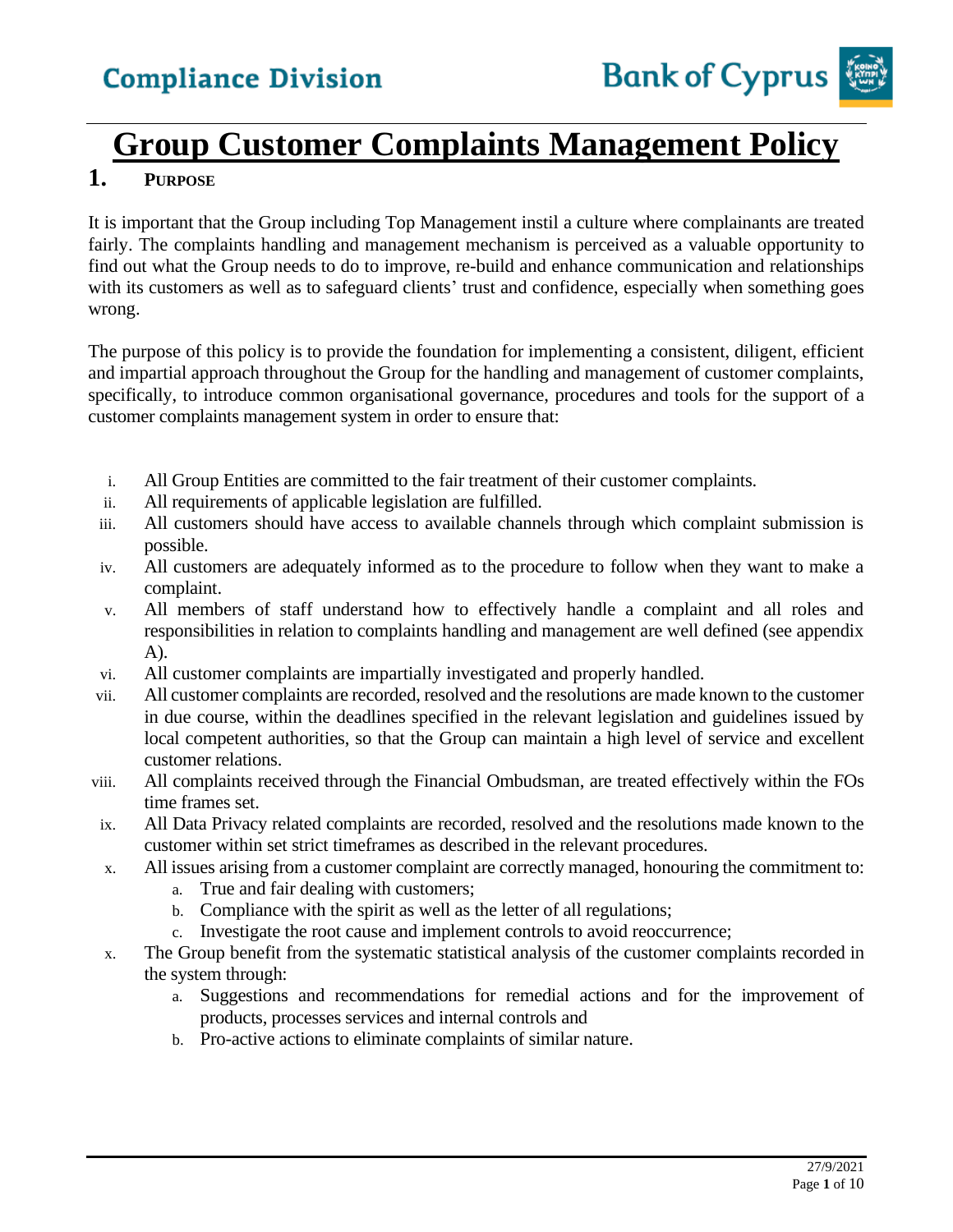

#### **2. APPLICABILITY**

This policy applies to all Group Entities.

All Group Entities must, as a minimum, meet the requirements of this policy. In any country where the requirements of applicable legislation, directives or practices establish a higher standard, the corresponding Group Entity must meet those standards.

#### **3. DEFINITIONS**

#### **Customer Complaint:**

An oral or written expression of dissatisfaction, protest, objection, dispute or disagreement whether justified or not, made to an organization, in relation to its products or services, its personnel or the organization itself.

#### **Financial Ombudsman (FO):**

The Financial Ombudsman (or Financial Commissioner) is appointed by the local government, but with a significant degree of independence, and under certain circumstances he/she acts as an additional dispute complaints resolution authority to investigate and address complaints and propose friendly settlements (out of court) on disputes between consumers and financial institutions.

#### **Alternative Dispute Resolution Body (ADR):**

An organisation accredited by the relevant local authorities so as to provide out of court alternative dispute resolution services in accordance with the requirements of the legislation. Alternative Dispute Resolution (ADR) refers to any procedure for settling a dispute out of court.

#### **4. POLICY - GENERAL PRINCIPLES**

Each Group Entity must ensure that they maintain and implement written policies, procedures and controls for complaint handling that encompass the following principles:

- i. This policy is endorsed by the Entity's Senior Management who is ultimately responsible for its implementation and for monitoring compliance with its provisions. Specifically, complaints handling should be embedded in the Group's governance structure with Senior Management actively monitoring the process and driving remedial actions and policies to improve procedures, products etc. Senior Management should have ownership of the procedure, receive regular reporting on customers´ complaints, impose remedial actions and, as and when necessary, discuss complaints as a standing item at Executive Committees.
- ii. Procedures for handling customer complaints should be documented in local procedures manuals and circulars. The definition of complaint should be adequately explained in all related written complaints procedures (e.g. with practical examples) and should also include but not restricted only to complaints arising from the negotiations of credit terms and granting of loan facilities and loan restructurings, etc.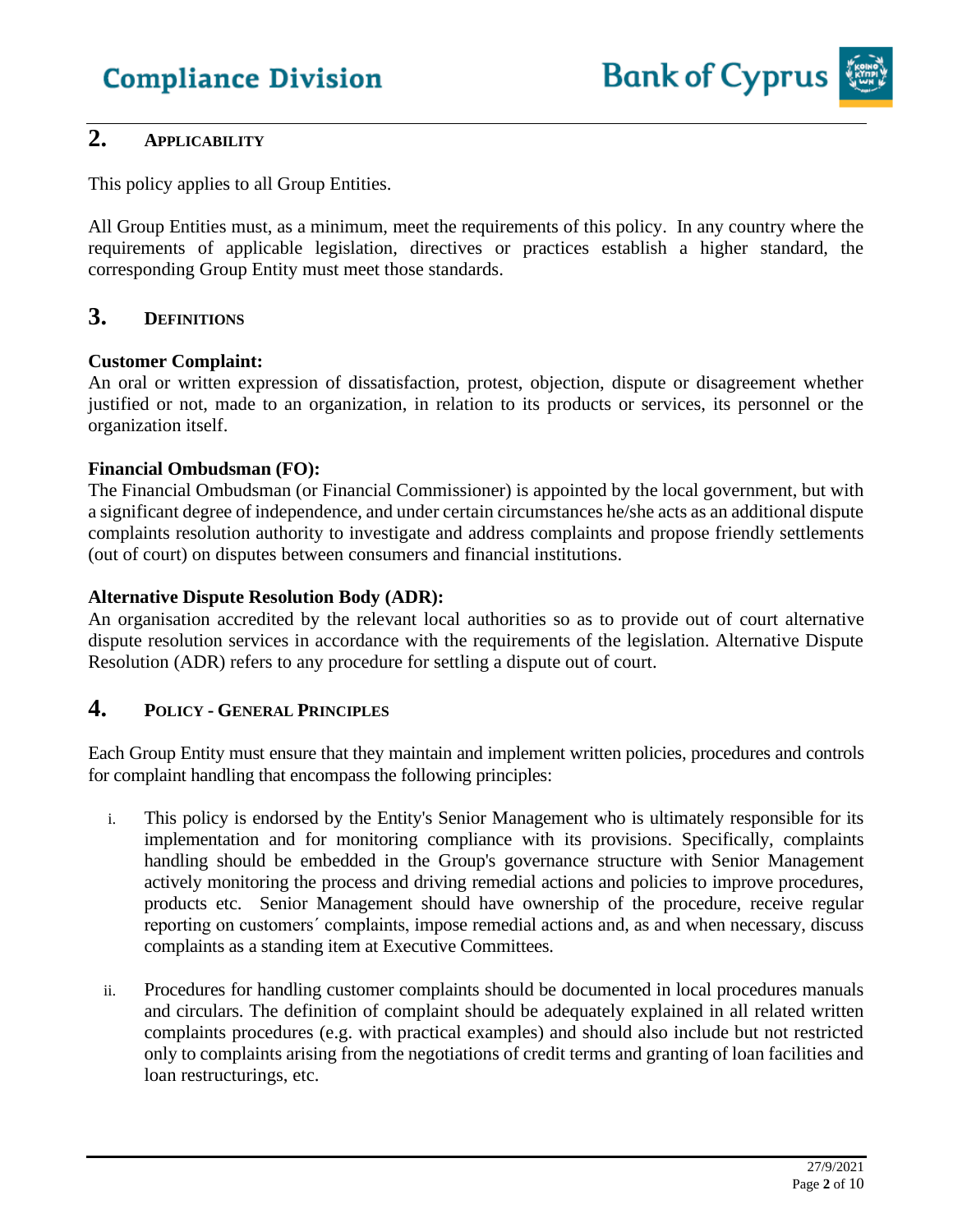

- iii. Pro-active and efficient measures should be designed and implemented to promote the Group's policy that all customer's complaints are welcomed based on the Group's commitment to deliver excellent service upon all customer interactions with any of the Group's Entities. Additionally, such measures should be used as a source of information to help the Group continually improve processes and procedures, so as to deliver the best possible service to its customers.
- iv. The procedure on how to file a complaint and how this will be resolved should be adequately communicated to customers in an easily accessible manner. For example, this should include:
	- Reasonable means that should be made available to customers to file a complaint, e.g. in writing, in person visiting the Bank's service points, via telephone, through the website, etc.
	- The process to be followed when handling a complaint, including adherence to timeframes and acknowledgements required. The complainant should be kept informed in writing in cases where more time – beyond the expected regulatory time limits - is needed for further handling of a complaint.
	- Timeframes for complaints handling as prescribed by the Regulatory Framework should always be adhered to. It should be noted that timeframes may differ from regulation to regulation. Therefore, these should be taken into account accordingly and should be specified in circulars and procedures e.g. Payment Services Directive 2 differs from those of Financial Ombudsman Law.
	- Alternative dispute resolution process such as their right, the circumstances and the procedure to refer to the FO/ADR Body if they are not satisfied with the complaint's proposed resolution by the Bank (including contact details of FO/ADR Body).

This procedure should at least be published on the Bank's website. It can also be displayed at the Bank's servicing points and included as a reference in customer documentation.

- v. All employees should be aware of the relevant procedures and receive appropriate training. Guidance should be provided to support front-line complaint handlers on resolving complaints (e.g. guidance on common simple complaints).
- vi. Complaints are handled by the responsible Business Authority according to the legal framework governing the complaint. They are monitored by Regional Managements and LCCCs in cooperation with CMU. In relation to FO complaints, the CMU monitors each complaint/requirement, by contacting the relevant LCCCs involved, to get their comments/information in order to prepare and finalise the reply to the FO. In case of HR related complaints (that is, complaints that relate to staff behaviours, bad management practices, violation of the Bank's policies and/or procedures and/or Code of Conduct etc.), the complaints are assigned to regional management with the HR Division being simultaneously informed /notified.
- vii. All complaints should be recorded. The Group should have in place processes and procedures that allow the easy and non-bureaucratic recording of complaints. This should be actively monitored and embedded by local management in internal procedures.
- viii. All complaints should be investigated thoroughly, consistently, fairly, promptly and impartially. Management controls should be in place to foster/achieve this.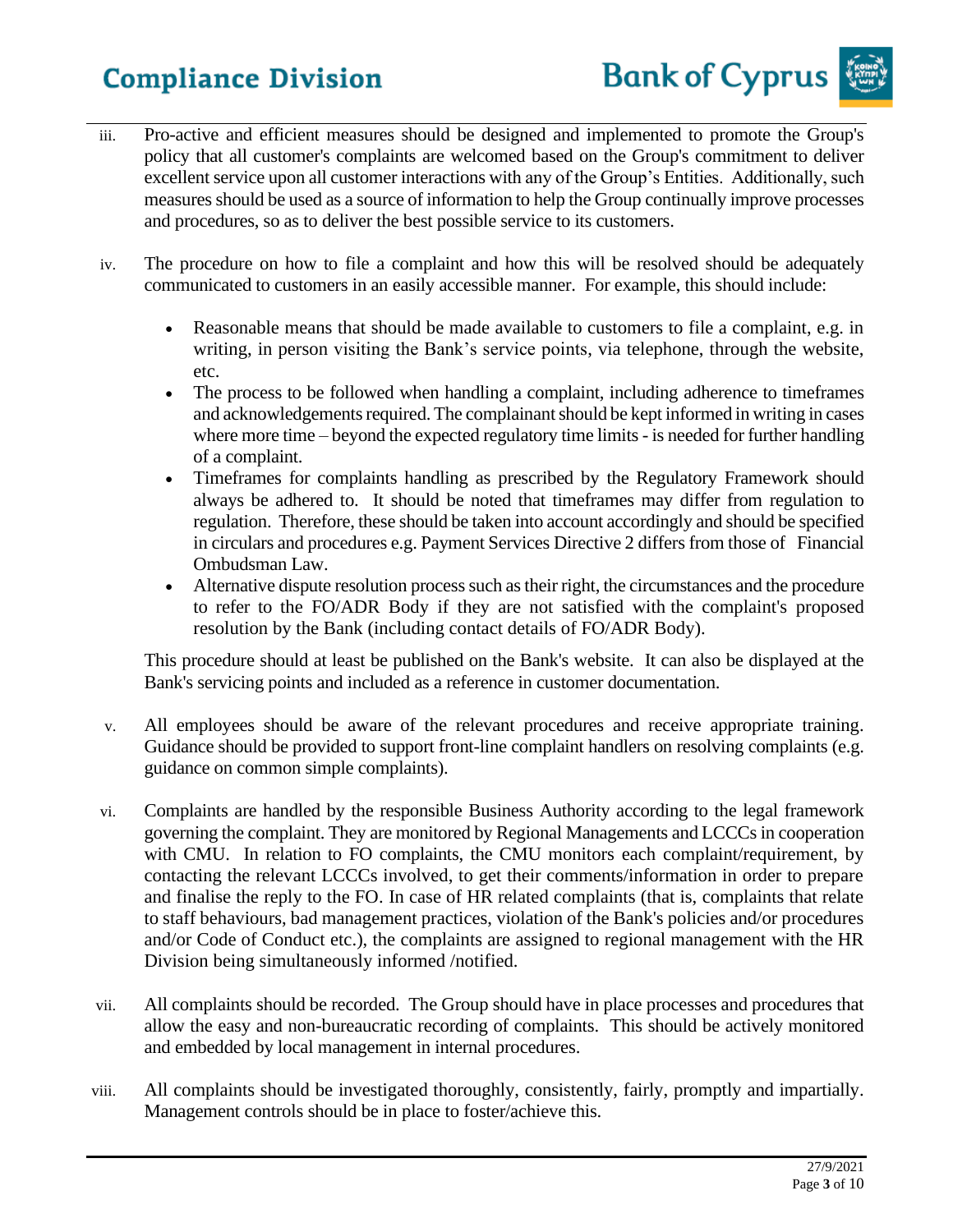

- ix. The procedures should contain at least the following:
	- Mechanisms for logging, assigning and tracking complaints.
	- Mechanisms for efficient record-keeping of complaints.
	- Mechanisms and controls to ensure confidentiality in dealing with the customer complaints.
	- Mechanisms to ensure that in case staff handling the complaint has any conflict of interest with the complainant, the complaint is handled by another member of staff.
	- Requirements for an immediate written reply to be given to acknowledge the receipt of a complaint. If possible, the customer should be provided with an expected notification date of resolution at the time of logging a complaint.
	- Requirements for informing a complainant that an answer cannot be provided within the expected time limits, and if possible, indicate when the Bank's investigation is likely to be completed.
	- To effectively examine and respond to complaints including complaints received by the FO/ADR Body based on the local regulation and guidelines set by the competent authorities.
	- To effectively analyse and report data on customer complaints to Senior Management and the Board.
	- Mechanisms to ensure that Legal Services is involved in order to provide advice in cases involving legal issues which have not been examined before by Legal Services and which the Regional Management and/or the CMU cannot handle without involving Legal Services (there is no need to involve Legal Services where relevant templates exist or where the complaint is of a procedural nature or the response is of an administrative and/or operational nature such as acknowledgments, general policy issue etc.), standard templates should be used to eliminate legal and other related risks.
- x. Processes should ensure that entities/branches/service lines analyse, on an on-going basis, complaints data to ensure that they identify and address any recurring or systemic problems and potential legal, regulatory, reputational and other operational risks. These may include technical/ compliance /policy/operations or any other issues. Any significant trends, systematic problems or causes of complaints should come to the attention of senior management for remedial action. More specifically, root- cause -analysis should be used and remedial actions should be properly planned, implemented and monitored so as to avoid reoccurrence and eliminate potential operational, regulatory and reputational risks.
- xi. Procedures and management information tools should be in place to ensure proper internal and external reporting on complaints. Reporting requirements should be well identified and implemented, and reporting ownership should be decided, even though, as a general principle, reporting should be done and monitored at each Line Level. Reporting should also include proactive recommendations for management response. As regards to external reporting, each entity should ensure that it provides the respective competent authority/ies with timely and effective reports as required by the local regulatory framework.
- xii. Procedures and controls should be in place to obtain independent assurance (e.g. from Internal Audit, Compliance Division etc) as to the compliance of the complaints procedures with the requirements of all internal policies, manuals and external regulatory requirements.
- xiii. Liaisons should be assigned to act as a central point of contact with the FO or other ADR Body. The liaisons must ensure that the complaints received through the FO or other ADR Body are duly dealt with.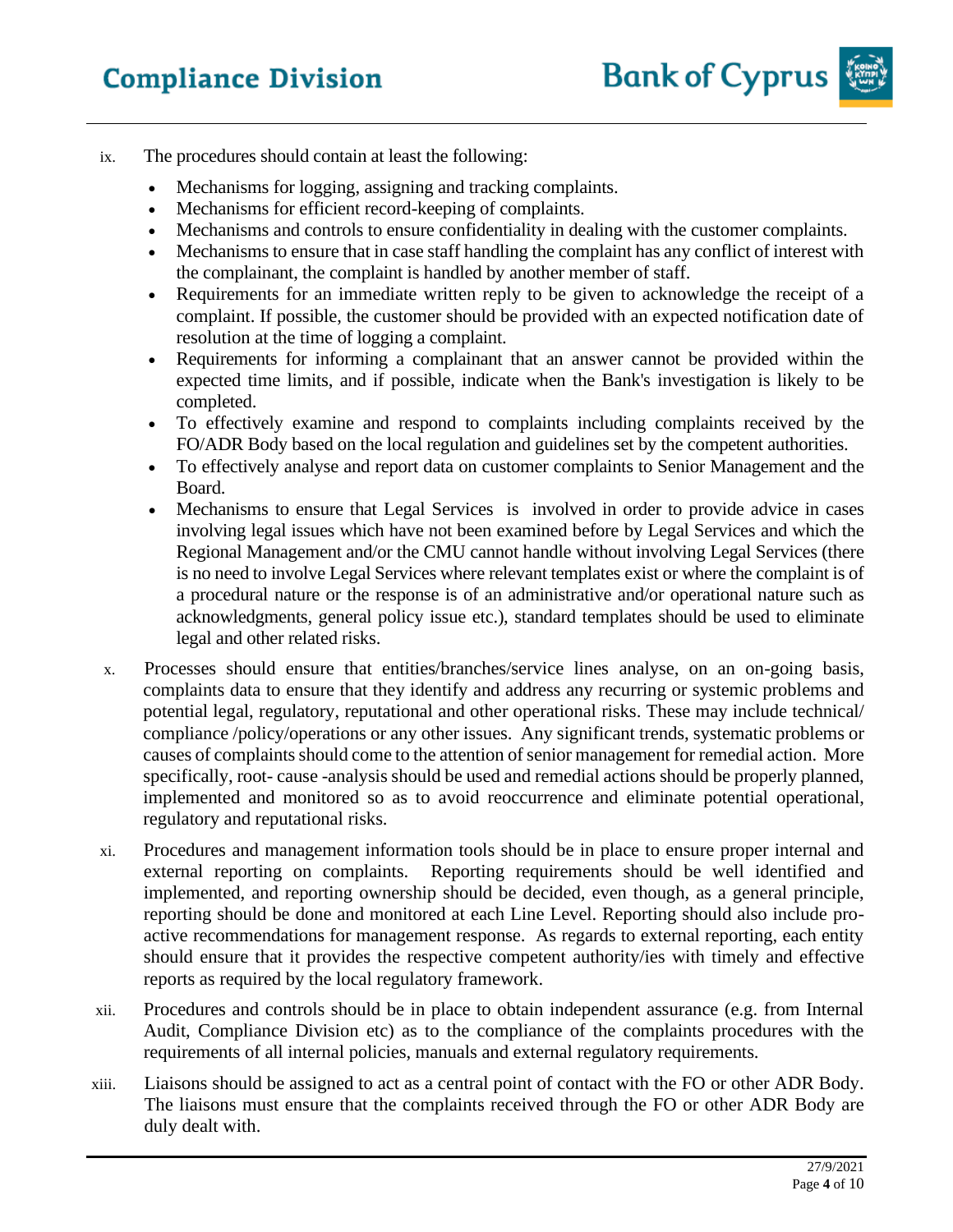- xiv. Bank customers and other external stakeholders may use the complaints handling mechanism to also report any suspicions for fraud. These cases should be escalated in strict confidence and in accordance with the Banks internal procedures.
- xv. Local Management should actively oversee the implementation process and ensure that all complaints are properly and efficiently escalated, resolved and recorded and that the customer is properly and timely informed.

Each department of the Bank is responsible for overseeing compliance with this policy via monitoring the implementation of internal procedures. Final responsibility for implementing the above procedures rests with Line Management, while Top Management must have an overall oversight.

#### **5. ROLES & RESPONSIBILITIES**

All responsibilities should be clearly communicated, assigned, explained and monitored (please refer to Appendix 1). Replacements should also be assigned.

#### **6. SUPPORTING PROCEDURES**

- i. A Circular must be drafted by each implementing Group Entity and submitted to local compliance function for approval. The Circular should describe the standards and procedures for handling customer complaints in such a way as to comply with this policy and applicable legislation/regulatory requirements. It should be revised as the need arises.
- ii. Each Country Unit implementing a Customer Complaints application(system) must configure it in such a way that:
	- a. It meets all internal and/or legal service level agreements,
	- b. It meets any external regulatory requirements on the handling of customer complaints (e.g. Central Bank requirements),
	- c. It suits its current/local infrastructure; however, the application must be implemented in such a way, that it is accessible by all members of staff, depending on their predetermined role.
- iii. All responsibilities should be clearly defined and monitored. The assignment of responsibilities should be decided at an Entity level to accommodate local requirements and it needs to be approved by Top Management of the respective Country and the local compliance function.

#### *The information contained on this website is provided only as general information. The material on this website is owned by Bank of Cyprus Holdings Plc.*

*While Bank of Cyprus Holdings Plc endeavors to keep information up to date, it makes no representations or warranties of any kind, express or implied, about the completeness accuracy, suitability or availability with respect to the information contained on the website for any purpose. Any reliance you place on such information is therefore strictly at your own risk.* 

*In no event will Bank of Cyprus Holdings Plc be liable for any loss or damage including without limitation, indirect or consequential loss of damage, or any loss or damage whatsoever arising out of, or in connection with the use of this website's information.*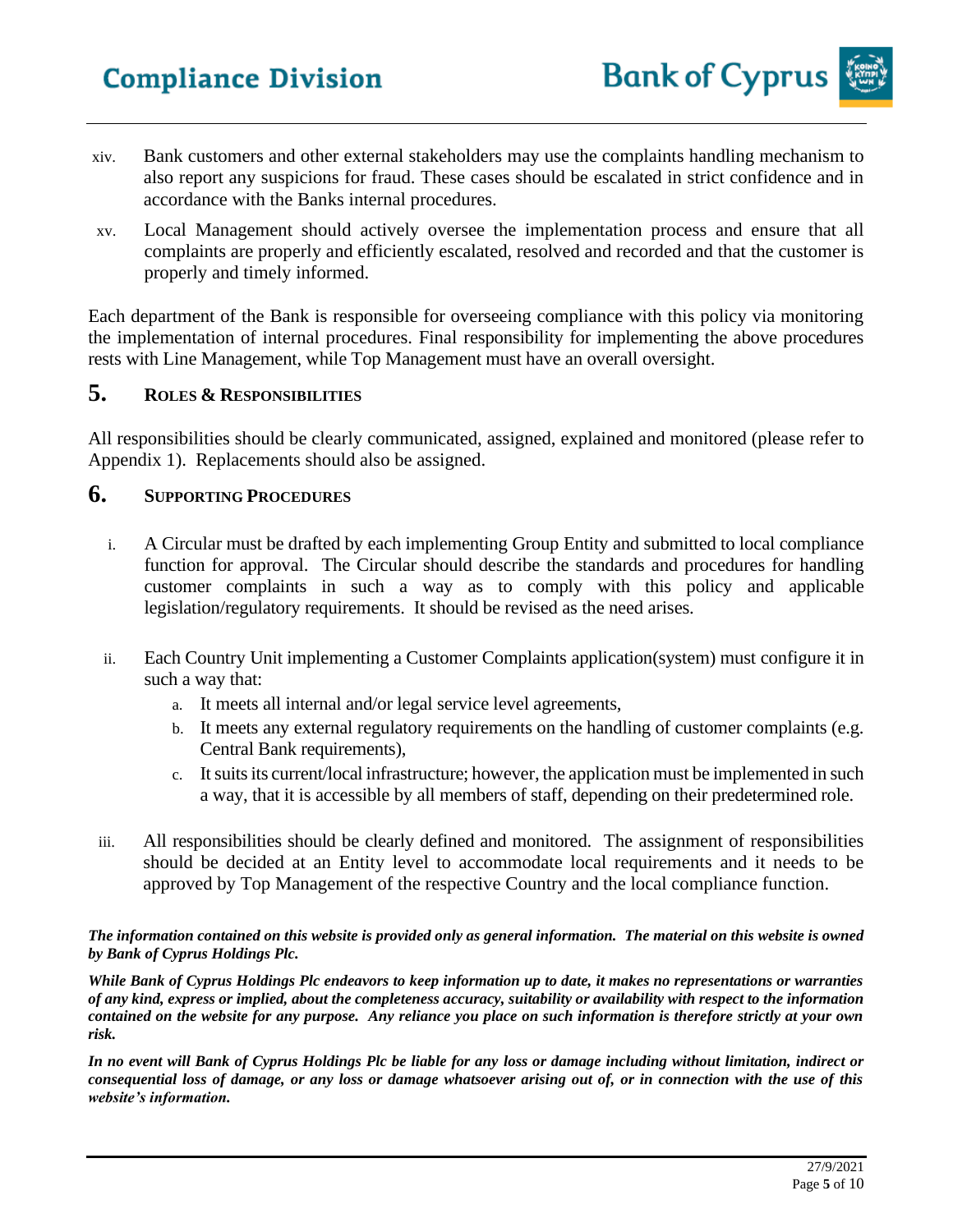### **Appendix A**

#### **RESPONSIBILITIES IN RELATION TO COMPLAINTS HANDLING**

| <b>Board of</b><br><b>Directors</b>                                                         | The Board of Directors is responsible for overseeing the Group's compliance with<br>this policy.                                                                                                                                                                                                                                                                                                                                                                                                                                                                                                                                                                                                                                                                                                                                                                                                                                                                                                                                                                                                                                                                                                                                                                                                             |
|---------------------------------------------------------------------------------------------|--------------------------------------------------------------------------------------------------------------------------------------------------------------------------------------------------------------------------------------------------------------------------------------------------------------------------------------------------------------------------------------------------------------------------------------------------------------------------------------------------------------------------------------------------------------------------------------------------------------------------------------------------------------------------------------------------------------------------------------------------------------------------------------------------------------------------------------------------------------------------------------------------------------------------------------------------------------------------------------------------------------------------------------------------------------------------------------------------------------------------------------------------------------------------------------------------------------------------------------------------------------------------------------------------------------|
| <b>CEO</b>                                                                                  | The CEO has the final responsibility for implementation and adherence to this policy<br>throughout the Group, and the imposition of remedial action.                                                                                                                                                                                                                                                                                                                                                                                                                                                                                                                                                                                                                                                                                                                                                                                                                                                                                                                                                                                                                                                                                                                                                         |
| <b>Line Directors</b>                                                                       | Line Directors have the ultimate responsibility and accountability for adherence to<br>this policy (owners) and corresponding circular within their Divisions. Specifically,<br>Line Directors are responsible for monitoring the implementation of relevant<br>procedures, taking final decisions when necessary on complaint resolution, receiving<br>regular reporting and imposing remedial actions when deemed necessary.                                                                                                                                                                                                                                                                                                                                                                                                                                                                                                                                                                                                                                                                                                                                                                                                                                                                               |
| <b>Business Unit</b><br>Manager /<br><b>Regional</b><br><b>Managers/Bran</b><br>ch Managers | Officers with supervisory, regional or Branch management duties are responsible for<br>ensuring the business unit is operating in a manner that deals with customer<br>complaints as per the requirements of this policy and corresponding circular. This<br>includes ensuring all staff receive the appropriate training and supervision and<br>understand the requirements of this policy. Subject to the nature and degree of<br>severity of the complaint, Regional Management may take final decisions or escalate<br>the reply to the next level of authority for approval.<br>Middle level managers are also responsible for reporting any compliance breaches<br>to the next level of management and Compliance Division and for taking measures<br>to minimize the risk of breaches in the future.                                                                                                                                                                                                                                                                                                                                                                                                                                                                                                  |
| <b>Line Customer</b><br><b>Complaints</b><br>Coordinator/<br><b>Specialist</b><br>(LCCC)    | Each Line of Business should assign a LCCC who should act as a specialist in the<br>resolution of customers' complaints. S/he should be a member of staff with a wide<br>range of knowledge of the products and services offered by the division/subsidiary.<br>S/he should have an advisory role and his /her input may be obtained before a<br>complaint is escalated to the next level of authority (e.g. the Director). Such a person<br>may also be assigned at each Regional Management level.<br>• Have the overall responsibility to monitor, coordinate and facilitate the<br>implementation of this policy in his/her line of Business and support<br>Management and staff (e.g. via training) in fulfilling his/her duties in relation<br>to this policy and corresponding circular. S/he should have full access to the<br>system application and should prepare the relevant complaints reports of the<br>specific business line and relevant complaints statistics including relevant<br>recommendations using the root cause analysis and follow up remedial<br>actions. Quarterly reports prepared for and submitted to local Management<br>and the CMU, form part of this monitoring of complaints. Act as a<br>coordinator who will receive for further handling and resolution complaints |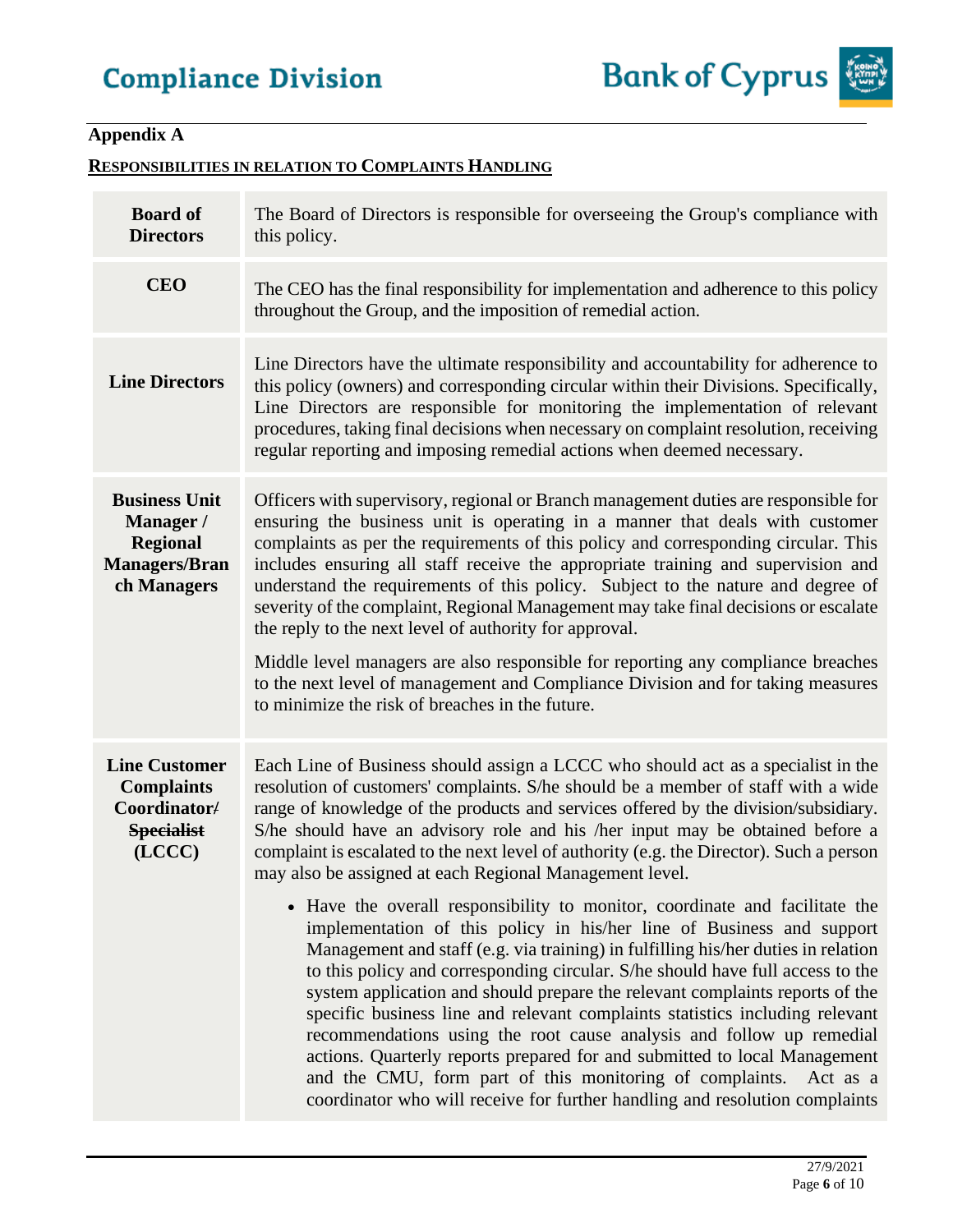

|                                                      | coming from the FO office / ADR Body (not directly but through the<br>department acting as Liaisons). This person should also be responsible for<br>providing the Central Coordinating Authority with progress information for<br>each complaint on a regular basis, as above.<br>• Prepare quarterly reports to his/her Management, the CMU and Compliance<br>Division in relation to the management and handling of complainants, on<br>customer complaints statistics and other relevant issues and make relevant<br>recommendations for remedial actions.<br>• Monitor the number of complaints of their Division / Region, their severity<br>and their resolution timeframe, in relation to the expected completion date.<br>• Monitor any delays in handling and resolving complaints and assist in the<br>smooth and speedy conduct of the process.<br>• Monitor the development and implementation of measures resulting from<br>his/her recommendations for corrective actions and include relevant<br>reference in his/her reports.<br>This role may be assigned to the Local Compliance Officer. |
|------------------------------------------------------|-------------------------------------------------------------------------------------------------------------------------------------------------------------------------------------------------------------------------------------------------------------------------------------------------------------------------------------------------------------------------------------------------------------------------------------------------------------------------------------------------------------------------------------------------------------------------------------------------------------------------------------------------------------------------------------------------------------------------------------------------------------------------------------------------------------------------------------------------------------------------------------------------------------------------------------------------------------------------------------------------------------------------------------------------------------------------------------------------------------|
| <b>Complaints</b><br><b>Liaison Officer</b><br>(CLO) | An officer acting as a point of contact between the FO or other ADR Body, and the<br>organization for issues relating to customer complaints (other than appeals on Loan<br>restructuring).<br>All complaints received from the FO/ADR Body are initially recorded into the<br>supporting system by the CLO and forwarded to the responsible LCCCs (according<br>to the line of Business that the complainant belongs) for further handling.<br>All communication between the organization and the FO or other ADR Body goes<br>through the CLO, who maintains records of all complaint cases forwarded to the<br>organization by the FO/ADR Body and monitors the pending requests aiming at the<br>effective and efficient cooperation between the organization and the FO/ADR Body<br>during in the resolution process.                                                                                                                                                                                                                                                                                  |
| <b>Compliance</b><br><b>Division</b>                 | CD has the overall responsibility for coordinating, facilitating and monitoring the<br>implementation of the policy.<br>CD is responsible for:<br>Updating this policy as and when required (at least once a year).<br>Monitoring (as second line of defence) at least on an annual basis adherence<br>to this policy and procedures and informing Top Management accordingly.                                                                                                                                                                                                                                                                                                                                                                                                                                                                                                                                                                                                                                                                                                                              |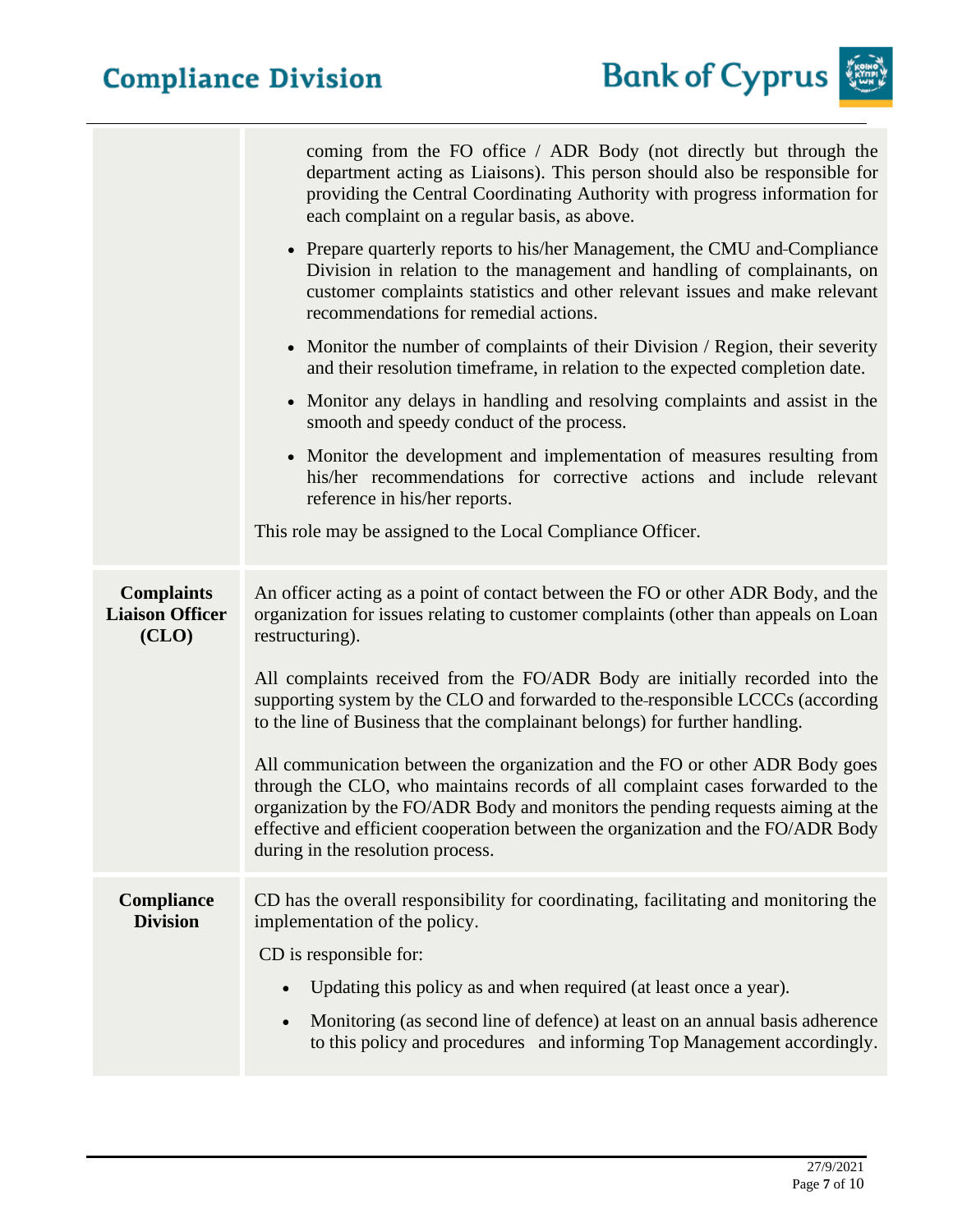$\overline{\phantom{a}}$ 



|                                                      | Providing guidance, support and advice to Local Compliance Officers and<br>$\bullet$<br>Business Units (including subsidiaries) on compliance with this policy apart<br>from the routine support to be provided by the CMU.<br>Reviewing all external announcements in relation to complaints handling<br>$\bullet$<br>procedures of the Bank (e.g website announcements).<br>Monitoring the complaints management regulatory framework and ensure<br>that any changes are implemented by the Group on time in an efficient and<br>effective manner.<br>Overseeing and monitoring the complaints management process and key<br>$\bullet$<br>statistics (including reports submitted by the CMU), utilizing customer<br>complaints as a source of relevant information and reporting accordingly (as<br>and when required) to Top Management as to the effectiveness of the<br>process; providing recommendations that require management response.<br>Providing relevant quarterly reporting to competent authorities.<br>$\bullet$<br>Support Lines to engender a truly customer centric philosophy.<br>$\bullet$                                                                                                                                                                                                                                                                                                                                                                                                                                                                                                                                                                                                                                                                                                    |
|------------------------------------------------------|-----------------------------------------------------------------------------------------------------------------------------------------------------------------------------------------------------------------------------------------------------------------------------------------------------------------------------------------------------------------------------------------------------------------------------------------------------------------------------------------------------------------------------------------------------------------------------------------------------------------------------------------------------------------------------------------------------------------------------------------------------------------------------------------------------------------------------------------------------------------------------------------------------------------------------------------------------------------------------------------------------------------------------------------------------------------------------------------------------------------------------------------------------------------------------------------------------------------------------------------------------------------------------------------------------------------------------------------------------------------------------------------------------------------------------------------------------------------------------------------------------------------------------------------------------------------------------------------------------------------------------------------------------------------------------------------------------------------------------------------------------------------------------------------------------------------------|
| <b>Complaints</b><br><b>Management</b><br>Unit (CMU) | CMU operates under the Deputy CEO and is responsible to:<br>Follow the relevant regulatory framework and ensure that the relevant<br>$\bullet$<br>procedures, systems and circulars are in compliance with the applicable<br>framework.<br>Capture, register, facilitate and recommend remedial actions regarding the<br>management and resolution of the complaints submitted.<br>Organize and lead focus groups aiming to collect primary information and<br>$\bullet$<br>identify problems/weaknesses related with current processes or systems<br>(Business Analysis) and follow root cause analysis to identify areas of<br>improvement / remedial actions.<br>Proceed with Business Analysis and Requirements and submit relevant IT<br>$\bullet$<br>Requests upon collecting relevant approvals required from the related<br>stakeholders (e.g. OD, Compliance, Divisions, etc).<br>Support CD and Line Divisions in investigating and monitoring complaints<br>that come through the FO office / ADR Bodies as well as other competent<br>authorities such as the CBC, ECB, the Commissioner for Personal Data<br>Protection, the Commissioner for Consumer Protection Service and the<br>Commissioner for the Protection of Competition. This may entail registering<br>and escalation of complaints from these competent authorities, collection of<br>data required, direction on remedial actions, etc.<br>Monitor prioritization and ensuring that regulatory time-frames are met and<br>$\bullet$<br>complaints' resolution is achieved.<br>Liaise with Legal to prepare standard response templates to be used to<br>$\bullet$<br>eliminate legal and other related risks.<br>Liaise with Compliance Department for recommendations on the complaints<br>$\bullet$<br>handling and monitoring process. |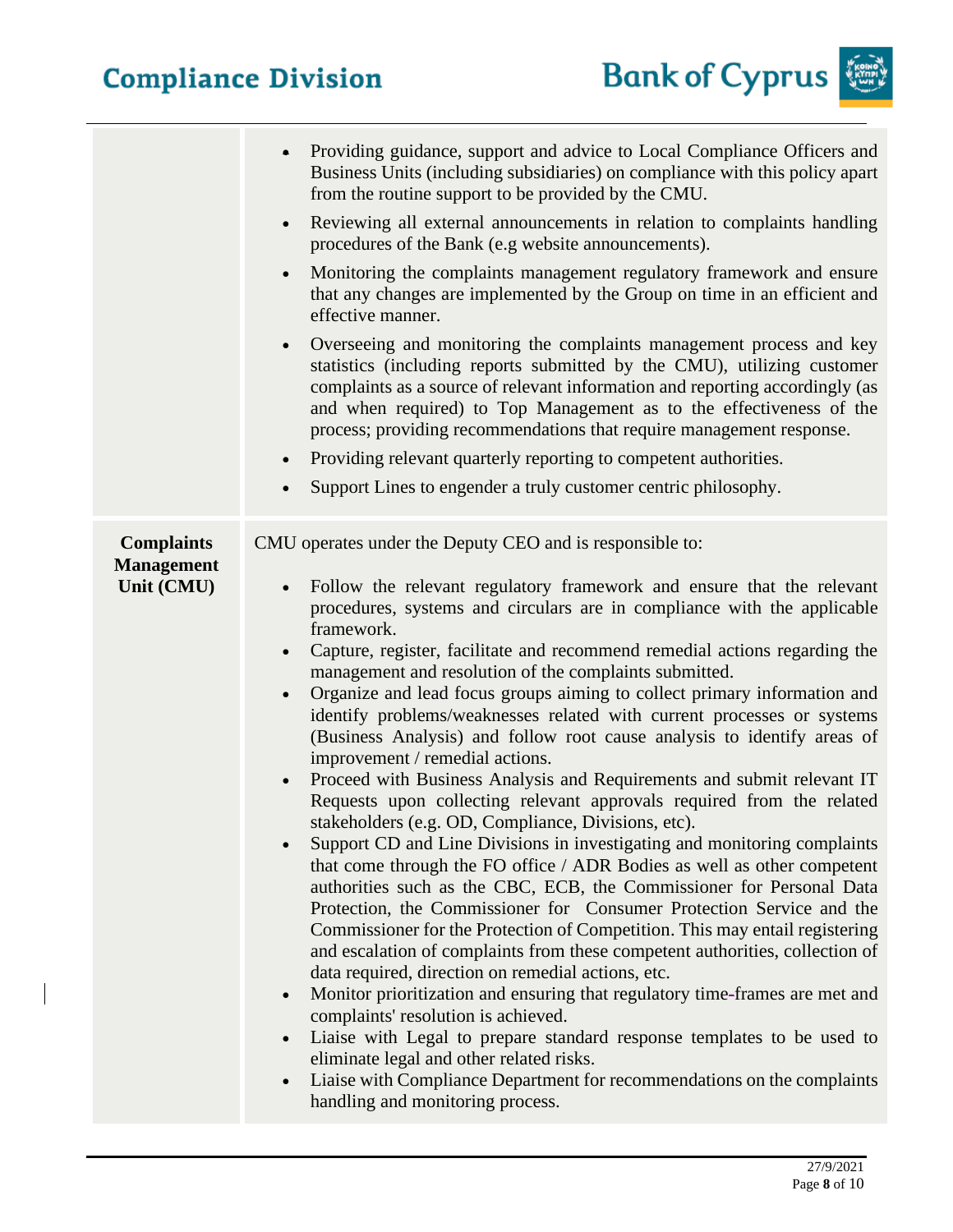

|                                                          | Recommend $&$ facilitate the implementation of remedial actions/resolutions<br>of customer complaints cases, both at Divisional and Bank Level.<br>Ensure the non-bureaucratic recording of all customer complaints<br>in the<br>Complaints Management System and capitalize on the learnings derived from<br>the investigation and resolution of these complaints.<br>Identify Bank training needs on Complaints Handling, prepare training<br>material and organize training sessions/seminars in collaboration with<br>relevant stakeholders (e.g. Compliance Division and other Divisions'<br>management and staff).<br>Provide relevant support to staff as and when required.<br>$\bullet$<br>Facilitate and co-ordinate the provision and availability of various tools<br>required to support complaints management, and guide and support LCCCs<br>and other members of staff accordingly. This involves inter-alia:<br>Administrating the Complaints Management<br>System,<br>$\blacksquare$<br>reporting tools and related procedures.<br>Preparing supporting documents and procedures, e.g. managing<br>notification procedures with relevant timeframes.<br>Report to Divisional Director and CD on customer complaints statistics<br>(including root cause analysis) and other relevant issues<br>and<br>recommendations.<br>Report to Top Management on customer complaints statistics (including root<br>cause analysis) and other relevant issues and recommendations. More<br>specifically, provide analysis & statistics with recommendations on remedial<br>actions to be taken on a half-year basis to the EXCO and to the AC.<br>Prepare and update as required from time to time, the Circular which describes<br>$\bullet$<br>the standards and procedures for handling customer complaints in accordance<br>with this policy.<br>Potentially assuming the role of the CLO, acting as Liaison with the FO/ADR<br>Body with regards to qualified complaints referred to his office. The initial<br>complaint from the FO/ADR Body will be forwarded to this Authority<br>(CLO). CLO will record and then forward to LCCCs where it will be<br>escalated and monitored accordingly. |
|----------------------------------------------------------|------------------------------------------------------------------------------------------------------------------------------------------------------------------------------------------------------------------------------------------------------------------------------------------------------------------------------------------------------------------------------------------------------------------------------------------------------------------------------------------------------------------------------------------------------------------------------------------------------------------------------------------------------------------------------------------------------------------------------------------------------------------------------------------------------------------------------------------------------------------------------------------------------------------------------------------------------------------------------------------------------------------------------------------------------------------------------------------------------------------------------------------------------------------------------------------------------------------------------------------------------------------------------------------------------------------------------------------------------------------------------------------------------------------------------------------------------------------------------------------------------------------------------------------------------------------------------------------------------------------------------------------------------------------------------------------------------------------------------------------------------------------------------------------------------------------------------------------------------------------------------------------------------------------------------------------------------------------------------------------------------------------------------------------------------------------------------------------------------------------------------------------------------------------------------------------------------------|
| <b>Legal Services</b>                                    | Legal Services are responsible for providing general advice on relevant legislation<br>pertaining to customer complaints, and for providing support, guidance and advice<br>to Business Units/Subsidiaries in relation to legal issues arising from specific<br>customers' claims. Legal Services are also responsible for providing and/or<br>reviewing standard templates and review written correspondence with customers as<br>and when necessary.                                                                                                                                                                                                                                                                                                                                                                                                                                                                                                                                                                                                                                                                                                                                                                                                                                                                                                                                                                                                                                                                                                                                                                                                                                                                                                                                                                                                                                                                                                                                                                                                                                                                                                                                                     |
| <b>Information</b><br><b>Technology</b><br>(IT) Services | IT Services are responsible for providing the relevant tools to support implementation<br>of this policy. In particular, they are responsible for collecting all user requirements<br>for changes / upgrades to the system, assessing the requirements, estimating the<br>implementation cost and implementing the required changes/enhancements.                                                                                                                                                                                                                                                                                                                                                                                                                                                                                                                                                                                                                                                                                                                                                                                                                                                                                                                                                                                                                                                                                                                                                                                                                                                                                                                                                                                                                                                                                                                                                                                                                                                                                                                                                                                                                                                          |